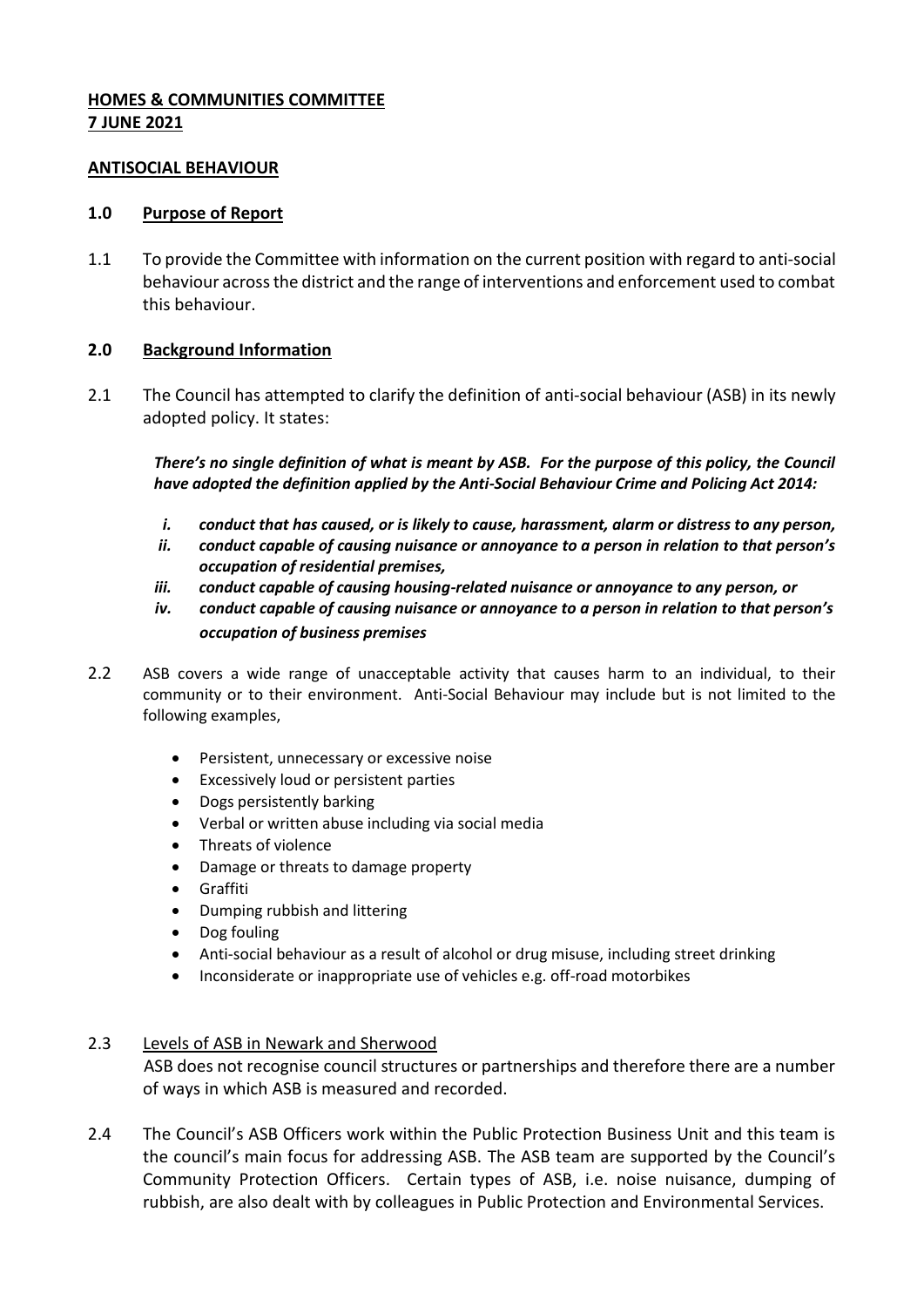There are other posts within the Council that have a role to play in reducing ASB**,** such as Housing Officers, Licensing Officers, Street Wardens**,** Environmental Health Officers, Park Rangers, Environmental Protection Officers.

As can be seen above the definition of ASB can be wide ranging and the council is not the only agency that has responsibility to recording and reacting to ASB.

2.5 The police are a key partner in addressing ASB and they record levels of ASB. The figures for the year 20/21 compared to the previous 12 months are shown below.

| April 19 to March 20 | April 20 to March 21 | % change |
|----------------------|----------------------|----------|
| 2,552                | 4,366                | +71%     |

2.6 One of the Councils key performance indicators is the '% Reduction in ASB'. Over the past three years, the trend for ASB has been a decreasing figure with each year showing a decline in the number of reported cases.

| 2017/18 | - 4.7  |
|---------|--------|
| 2018/19 | - 4.0  |
| 2019/20 | $-1.5$ |
| 2020/21 | +71    |

- 2.7 The increase in ASB this year is not a Newark and Sherwood phenomenon, but is a picture that is repeated across the county. The percentage increase across the Nottinghamshire force is 50% and a neighbouring authority to Newark and Sherwood has seen an increase of 98%
- 2.8 Discussions amongst all agencies has centred on the impact that coronavirus has had on the levels of ASB. Children being away from school for the majority of the time since March 2020 has had a major impact. Many of the cases investigated by N&S ASB Officers have involved gatherings of young people. The council has also seen an increase in neighbour related ASB, potentially as a result of more people being at home during a total of ten months of lockdown and the pent up frustrations that this has caused.
- 2.9 More recently ASB associated with wildlife has been increasing, as has the nuisance caused by off road biking in both rural and urban settings.
- 3.0 Enforcement and Interventions
- 3.1 There are a range of interventions available to both the Council and the police to tackle ASB. The response will very much depend on the type of ASB being caused. Whilst officers will do all they can to reasonably prevent ASB, at the same time they will take proportionate enforcement action, and will do so at the same time as employing preventative measures if necessary.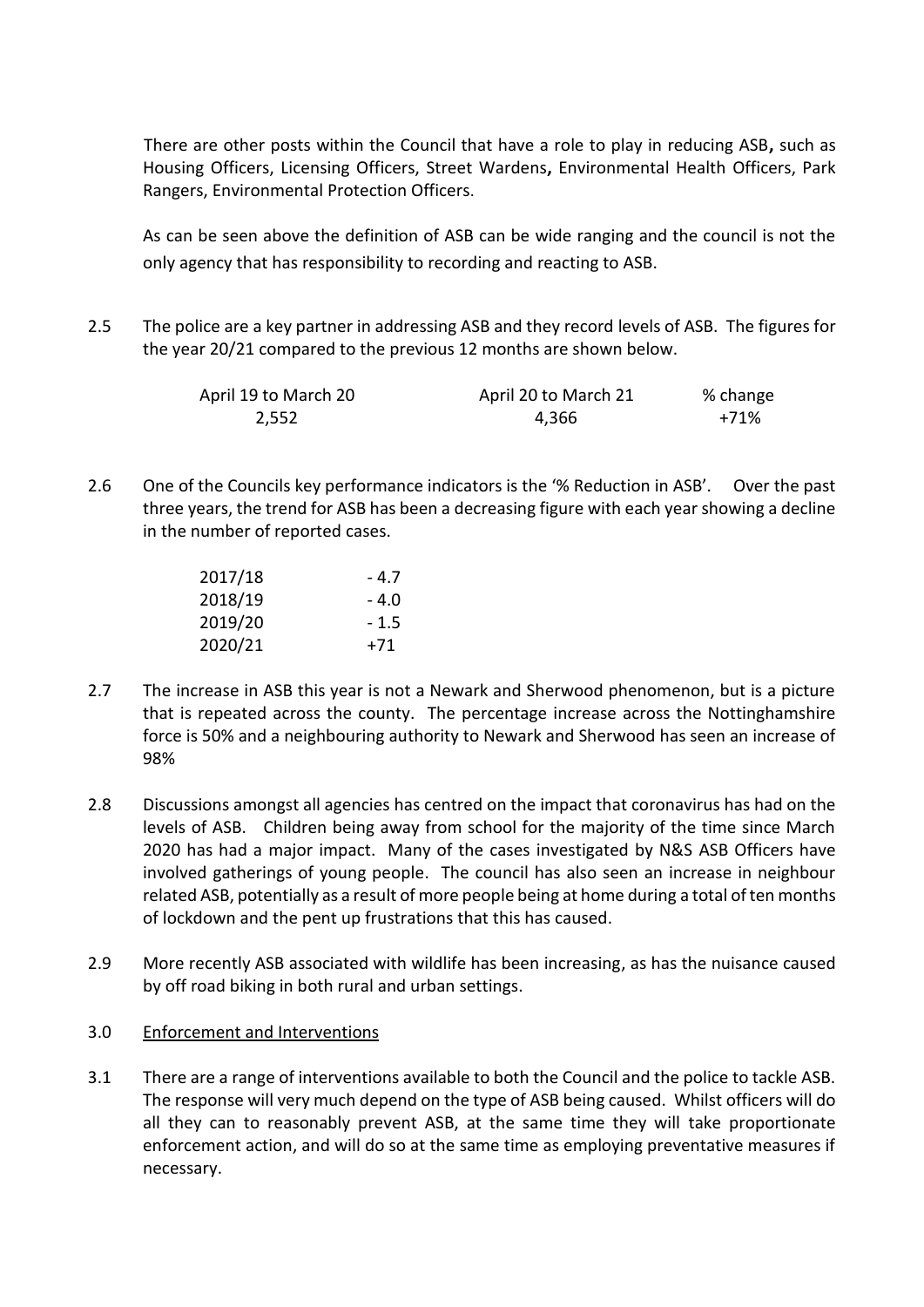3.2 Set out below are some of the common actions and tools that are used to combat ASB.

#### Preventative Measures:

**Mediation** - Using qualified experts in mediation to try to resolve issues and come to agreements on a way forward.

**Good Neighbour Agreements -** These are informal agreements where neighbours agree to certain types of behaviour and can be a lever to improving relationships.

**Referral to support services** - There are a range of support services available, some of which are provided by the voluntary sector.

**Education within schools** - This can be on a range of topics including: alcohol and drug awareness, healthy relationships, inter-generational work, cultural awareness. These are run either by internal staff, external agencies or a multi-agency approach by a range of partners.

**Warnings** - Often it is appropriate to issue a warning, which could be either verbal or in writing. Warnings would be issued by either an individual agency e.g. social landlord, or from the partnership.

**Informal Warning Notices -** Housing Services often use a traffic light system of informal warning notices; with red being the most severe and is often the precursor to legal enforcement action. These set out clearly what the tenant needs to do within set timescales and the sanction should they not comply.

**Community Protection Warnings -** To stop a person aged 16 or over, business or organisation committing anti-social behaviour which spoils the community's quality of life.

#### Enforcement Measures – People:

**Acceptable Behaviour Contracts (ABC's)** - A more formal agreement which outlines expected behaviour and highlights potential repercussions if they are breached. ABC's are formally signed by the offender, the Council and Police staff.

**Parenting Contracts** - Where informal interventions are used with a young person under 18, his or her parents or guardians should be contacted in advance of the decision to take action.

**Community Remedy** - actions which may be chosen by the victim for the perpetrator to undertake in consequence of their behaviour or offending.

**Tenancy agreements –** the legal contract between the Council as the landlord and tenant. Sets out responsibilities and obligations for both parties, and includes the sanctions should tenants fail to comply with the conditions within the agreement.

**Injunctions to prevent Nuisance or Annoyance** – To stop or prevent individuals engaging in anti-social behaviour. Issued in the County Court for over 18's and in the Youth Court for under 18's and to meet legal test, evidence shows that, on the balance of probabilities, the individual has engaged or likely to engage in behaviour that causes nuisance or annoyance and the Court finds it just to impose an Injunction.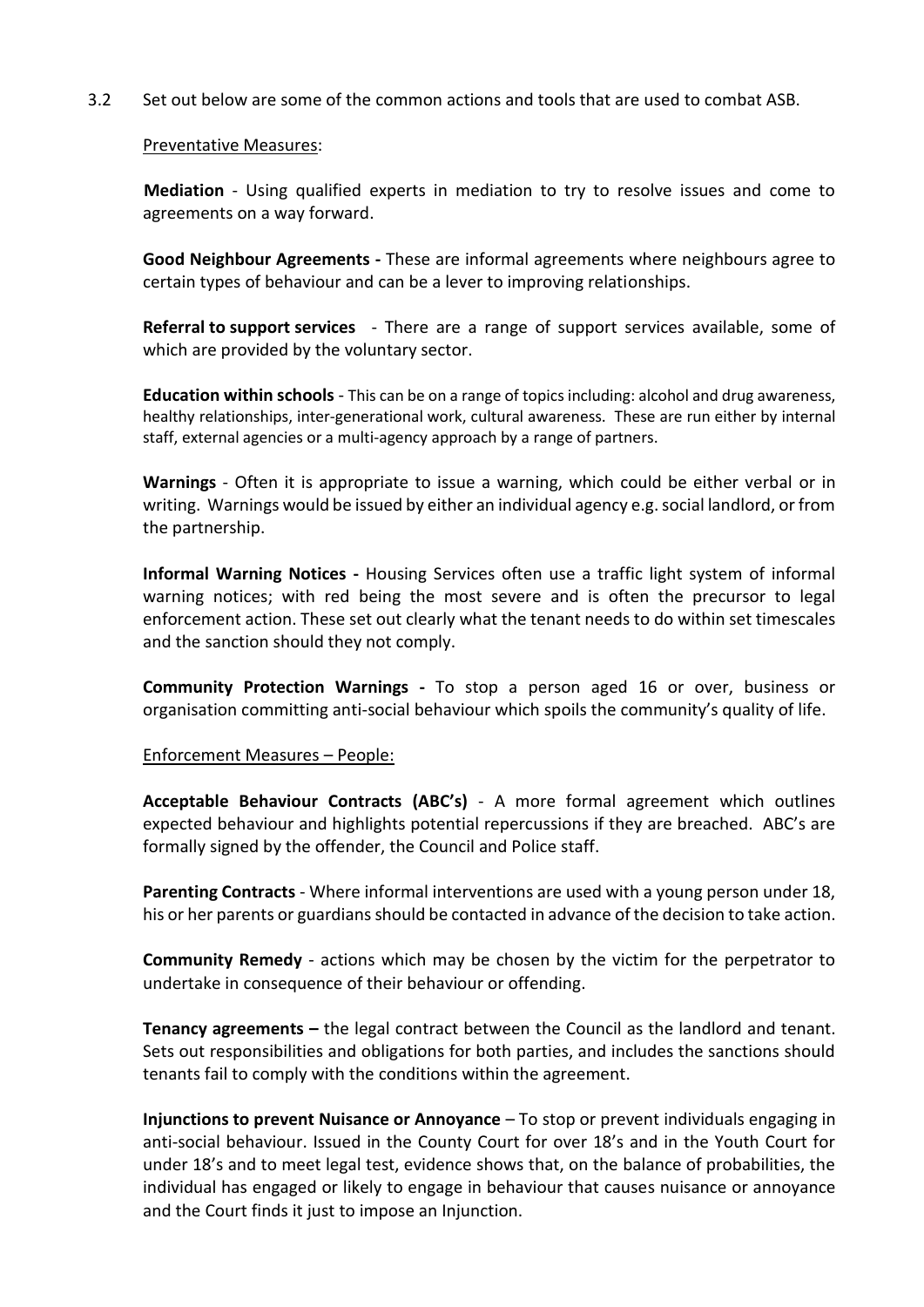**Criminal Behaviour Orders -** Issued within the criminal court whereby an individual has engaged in criminal and anti-social behaviour. Evidence based that has to satisfy the Court beyond reasonable doubt that the individual has engaged in behaviour that has, or is likely to cause, nuisance, harassment and distress to any person(s) and that an Order will stop the individual's behaviour.

Enforcement Measures – Places:

**Dispersal Orders** - Requires a person committing or likely to commit anti-social behaviour, crime or disorder to leave an area for up to 48 hours. This is a police power.

**Closure Powers** - An Order which provides the police or Local Authority to close a premises, which is being used, or likely to be used, to commit nuisance or disorder. An initial Closure Order can close a premises for 48 hours however, if the disorder is of such a level, the police or Local Authority can apply to the Magistrates Court for an Order for up to a period of maximum 6 months, which can see a premises closed and access to the premises restricted.

**Public Space Protection Orders** - An Order designed to stop individuals or groups causing anti-social behaviour in a public space. Local Authorities have the powers to implements a PSPO and must be satisfied that the behaviour has a detrimental effect on the quality of life of those in the locality, be persistent in nature, and be unreasonable.

- 3.3 The use of these powers and tools are never done in isolation. One or a number of these powers may be used in succession or concurrently and in most cases at least one partner organisation will be involved.
- 3.4 ASB does not recognise housing tenure, and therefore it is essential that there is effective joint working between the Anti-social Behaviour officers and colleagues in Housing Services. Officers from all services will employ a range of measures to tackle ASB and the overriding principle is that victims must be protected from those who perpetrate ASB and that the Council is committed to reducing ASB in its communities. This means that the officers will use all legal powers at its disposal and also work with and encourage partners to do likewise.
- 3.5 The Business Manager for Public Protection meets regularly with the local Neighbourhood Policing Inspector to discuss a range of issues. There is a more formal meeting each quarter to discus and agree the local policing priorities for Newark and Sherwood. A range of information is used to inform this process. In April it was agreed that the local policing priority for the first quarter of 21/22 would be anti-social behaviour.
- 3.6 The Community Safety Partnership at its last Joint Strategic Board agreed that ASB should remain a priority. The Community Safety Partnership annual delivery plan identifies number of activities to address this priority.

#### **4.0 Actions and Interventions**

4.1 Whilst there are very apparent reasons for the increase in ASB across Newark and Sherwood this should not detract from an ambition to reduce ASB back to the pre covid levels. A range on interventions and activities have been developed and implemented to address ASB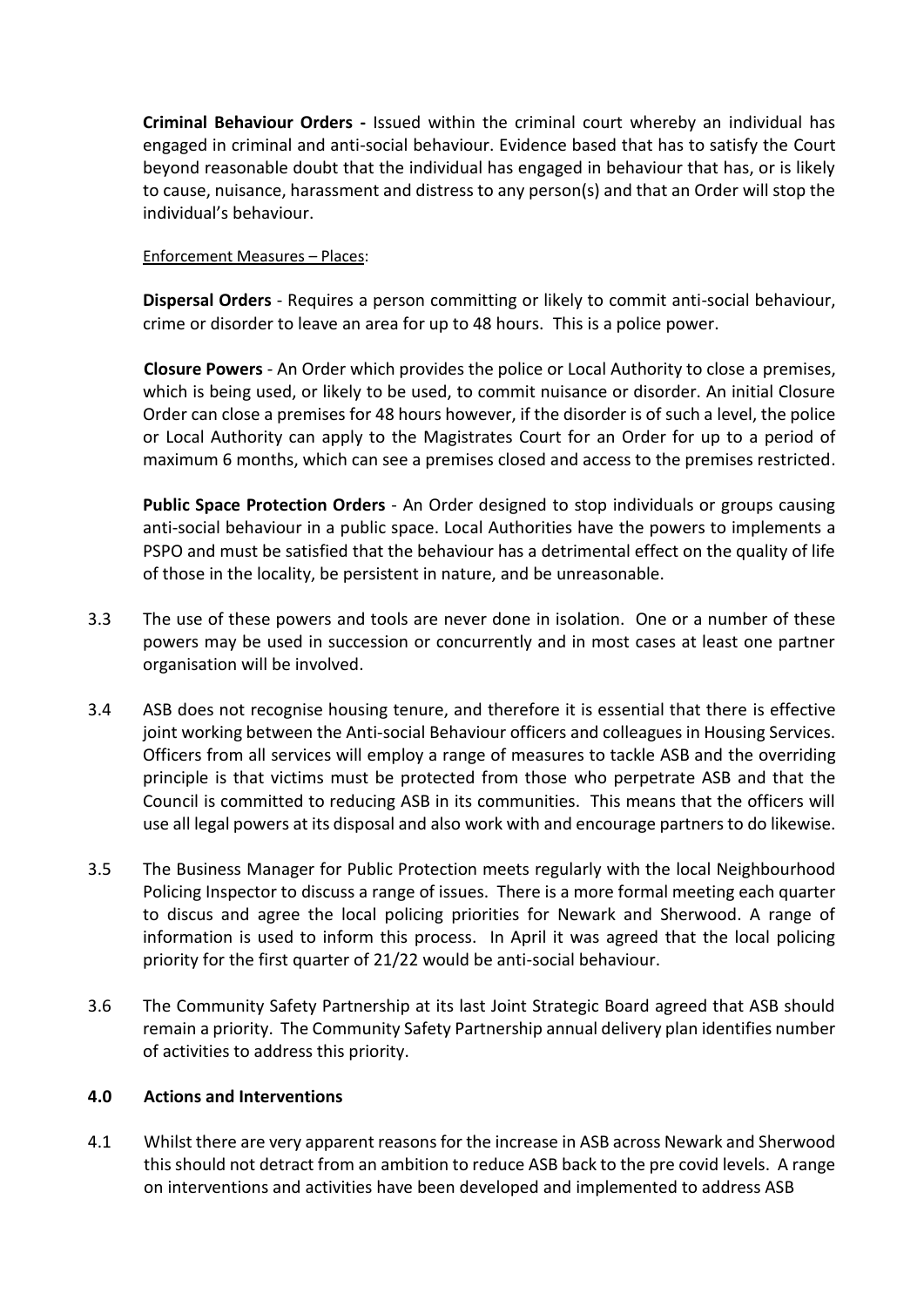- 4.2 The police have dedicated team that is deployed to respond to reports of ASB. This has now been in place for a number of months. It is deployed to known ASB hotspot for proactive patrolling but is available to react to live reports and to provide a swift response to try and catch the perpetrators in the act of committing ASB.
- 4.3 In addition to this the police also have ongoing operations to deal with off road biking and Newark town centre issues.
- 4.4 The Council's ASB team have worked in a number of local communities where ASB has been identified. This have included, Clipstone, Farndon, Fernwood, Balderton, Bilsthorpe, Newark and Ollerton/Boughton. The ASB seen in these areas has covered a wide range of activities including youths gathering, throwing eggs at properties, wildlife crime, low level vandalism and general neighbourhood disruption. The interventions delivered in these areas has been designed and delivered to match that ASB taking place and has included nights of action with various partners including youth workers, increased patrols with police, wildlife patrols and specific operations, days of action to catch off road biking and patch walks to engage with young people on the streets.
- 4.5 The ASB team along with the Community Engagement team are developing a range of diversionary activities to be delivered in these areas where ASB is prevalent. This type of intervention was particularly effective a couple of years ago. A draft programme of activities has been drawn up and final arrangements with partners are being put in place.
- 4.5 The Council has also been proactive in using its Public Spaces Protection Orders to implement specific controls in geographical areas of the district.
- 4.6 A recent PSPO covering the starting of fires at Vicar Water County Park has been implemented and consultation on a PSPO for Newark Town Centre and areas of Balderton has recently taken place.
- 4.7 The two Community Alcohol Partnerships ("CAPS") continue in Ollerton, Boughton & Edwinstowe, and the second in Clipstone. The Partnership works to educate and reduce young people's consumption of alcohol. Addressing alcohol related anti-social behaviour is a key factor within this project.

# **5.0 Equalities Implications**

- 5.1 The Council has made a commitment to ensuring that it complies with the requirements of the Equalities Act 2010. Part of this commitment requires an understanding of how policies may affect people with 'protected characteristics' under the legislation.
- 5.2 It also recognises that people with 'protected characteristics', such as those who are older or younger, who have disabilities or who are from a minority ethnicity, may be particularly vulnerable to ASB. The Council will work to ensure that any risk assessments or consultation takes this into account and that our response is tailored accordingly. Hate motivated ASB or behaviour that is malicious in nature, offensive, or targeted towards a particular group of society will be dealt with as a high priority because of the elevated risk